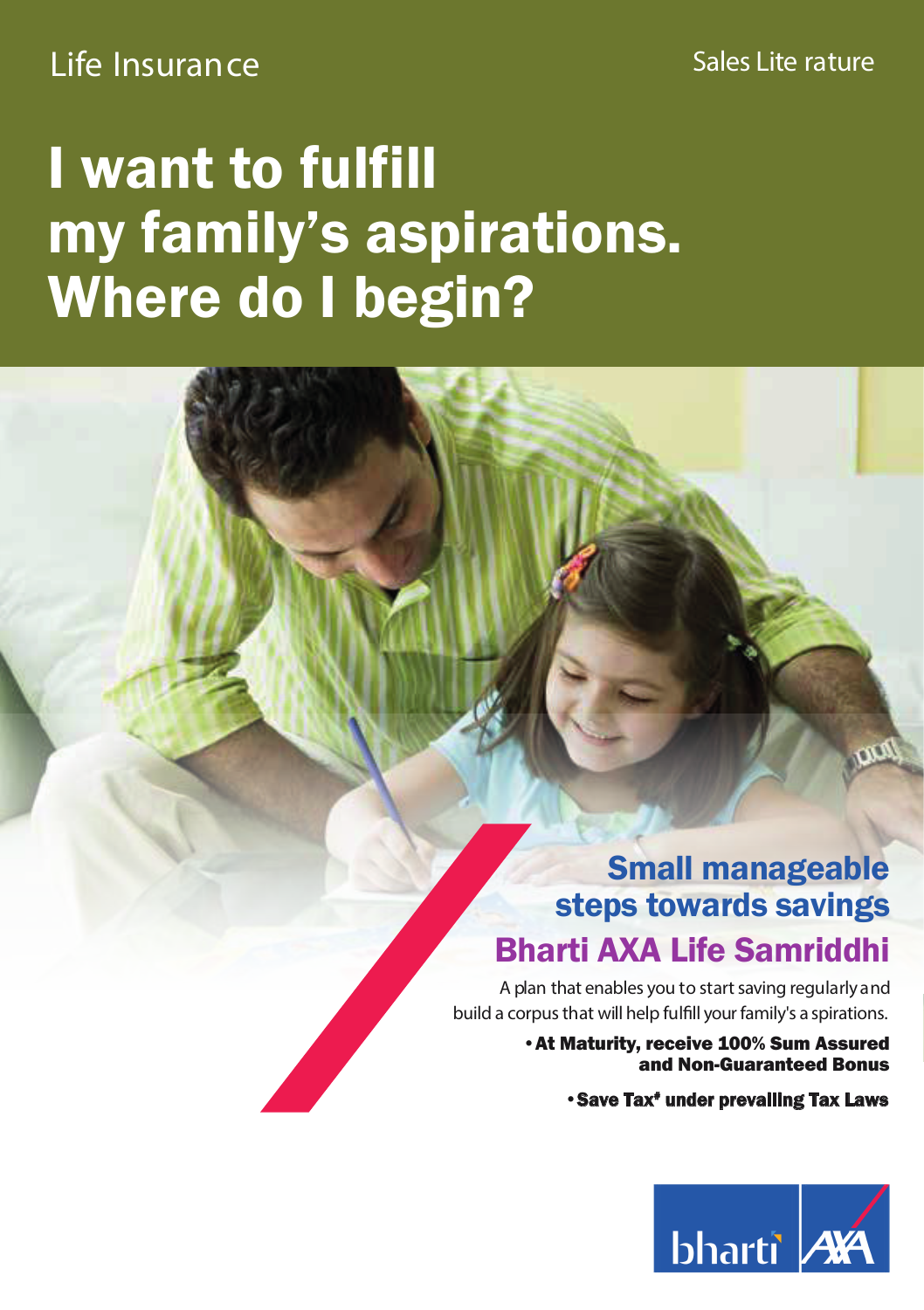

### **Bharti AXA Life Samriddhi - A Non-Linked Participating Individual Life Insurance Savings Plan**

It is important to plan for your future today, if you really want to retain your financial independence and live comfortably. Reaching financial independence earlier than your stated goal will enable you to continue to lead the kind of lifestyle that you want to as well as help you to plan for all of life's eventualities. This makes it imperative for you to have a robust savings portfolio with emphasis on long-term savings. Saving regularly over a long period ensures that you are able to meet your financial goals at life's various stages.

At Bharti AXA Life, we understand this and have decided to act. Presenting Bharti AXA Life Samriddhi - a Non-linked, Participating, Individual Life Insurance Savings Plan. This is a plan that offers protection for your family's financial future by providing an opportunity to participate in the profits of the participating fund of the company by way of Non-Guaranteed bonuses (if declared) payable to you at the time of maturity or on death.

#### **About us:**

Bharti AXA Life Insurance is a joint venture between Bharti Enterprises, one of India's leading business groups with interests in telecom, agri business and retail, and AXA, one of the world's leading organisations with interests in financial protection and wealth management. The joint venture company has a 51% stake from Bharti and 49% stake of AXA.

As we further expand our presence across the country with a large network of distributors, we continue to provide innovative products and service offerings to cater to specific insurance and wealth management needs of customers. Whatever your plans in life, you can be confident that Bharti AXA Life will offer the right financial solutions to help you achieve them.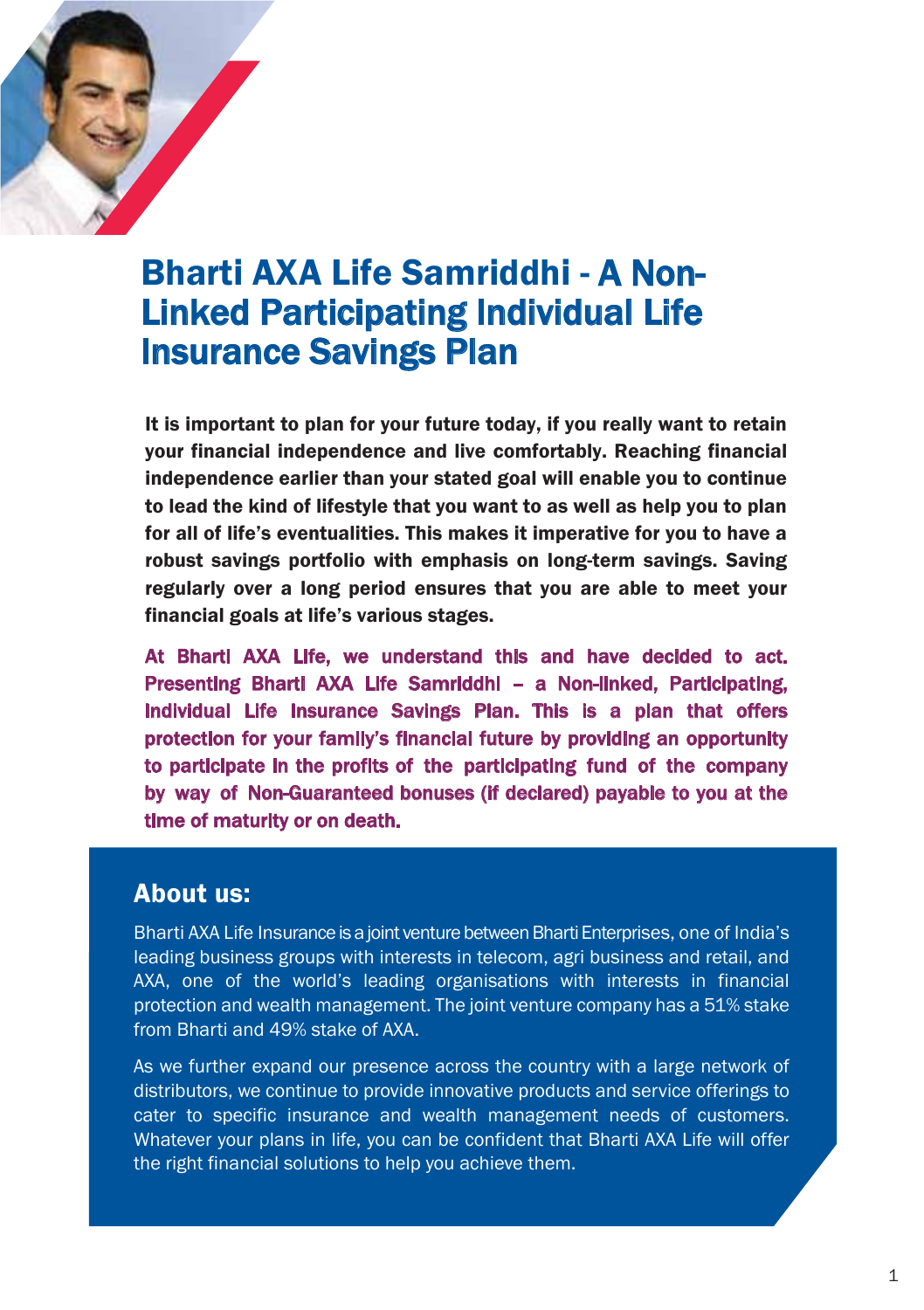### What are my advantages with Bharti AXA Life Samriddhi?

#### Option to choose Premium Payment Term

You can choose from limited Premium Payment Term or regular Premium Payment Term option, You can opt for limited Premium Payment Term of 5 or 12 Years with Policy Term of 10 and 20 years respectively. For regular Premium Payment Term, options available are 10, 15, 20, 25, 30 and 35 years.

Please note that the premiums applicable will be different for standard and substandard lives.

#### Basic Life Insurance Cover

Get Higher of Sum Assured on Maturity or 11 times the base annualized Premium as the benefit available on death of the Life Insured along with accrued Non-Guaranteed Annual Simple Reversionary Bonus (if declared) and Non-Guaranteed Terminal Bonus (if declared). The death benefit payable at any point in time will not be less than 105% of all premiums paid.

#### Maturity Benefit:

In case the Life Insured survives till the maturity of the Policy and all premiums are duly paid, then 100% of Sum Assured on Maturity is paid at the completion of policy term along with accrued Non-Guaranteed Annual Simple Reversionary Bonus (if declared) and Non-Guaranteed Terminal Bonus (if declared).

#### Potential Upside with Bonus

The policy participates in the distribution of surplus or profits that may be declared by the Company. Non-Guaranteed Annual Simple Reversionary Bonus (if declared) gets accrued to the policy at the end of each year, provided all due premiums are paid. This accrued Non-Guaranteed Annual Simple Reversionary Bonus is paid out at the time of Maturity or on the death of the Life Insured, whichever is earlier. The company may also declare Non-Guaranteed Terminal Bonus which is also payable along with Maturity Benefit or Death Benefit

#### Tax Benefits

You may be eligible for the tax benefits on the premiums paid and on the benefits received, subject to the prevailing tax laws The tax benefits are subject to change as per change in Tax laws from time to time.

At maturity enjoy an increased corpus as you get 100% Sum Assured and Accrued Non Guaranteed Bonus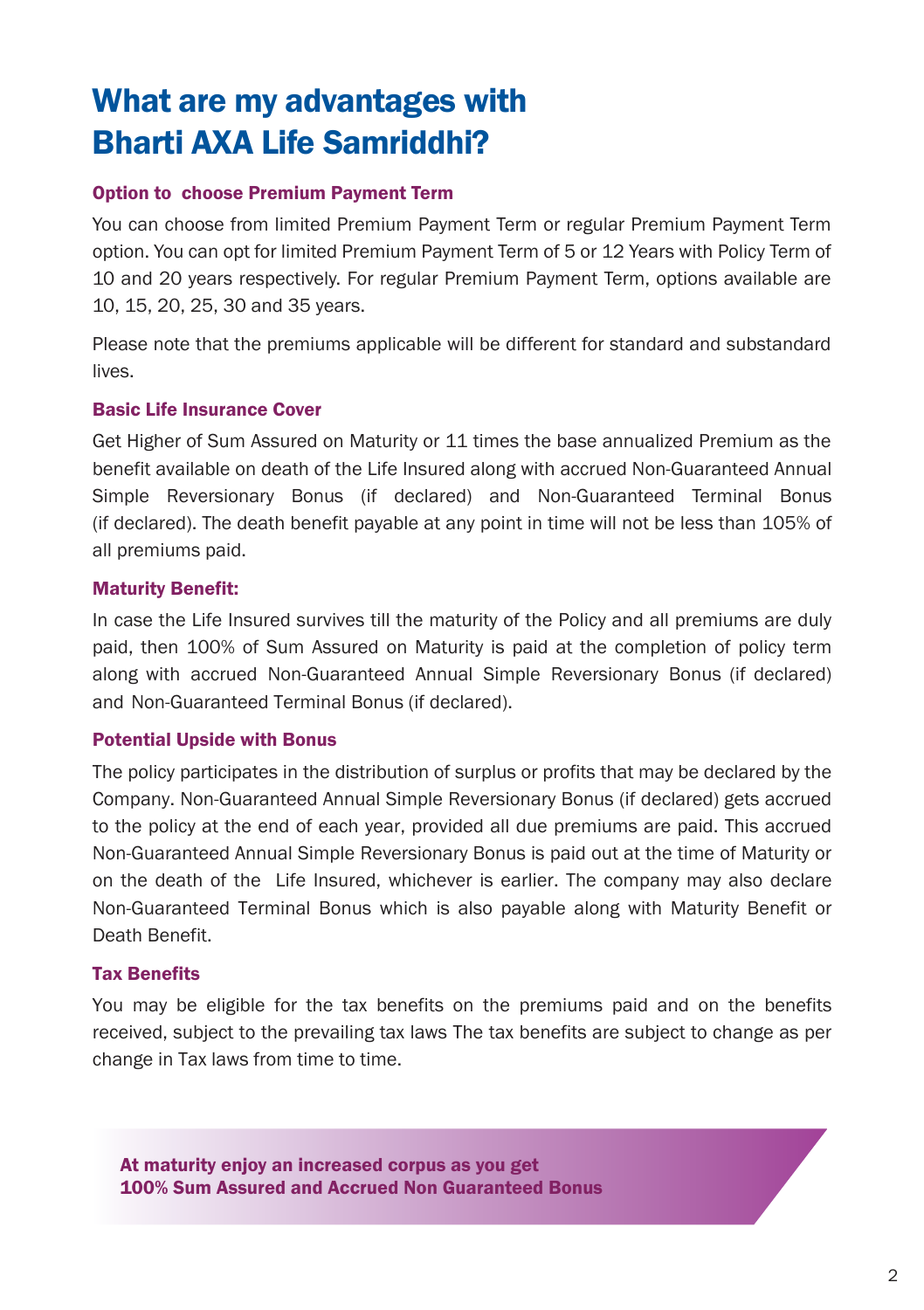### Your key benefits with Bharti AXA Life Samriddhi

#### Maturity Benefit

If the Life Insured survives till the maturity of the Policy and all premiums are duly paid. then 100% of Sum Assured on Maturity will be paid to the Policyholder along with accrued Non-Guaranteed Simple Annual Reversionary Bonuses (if declared) and Non-Guaranteed Terminal Bonus (if declared).

#### Death Benefit

In case of unfortunate event of death of the Life Insured during the Policy Term, the sum of the following benefits will be payable to the Nominee, subject to the Policy being in force

- a. Basic Life Insurance Cover:
- b. Accrued Non-Guaranteed Annual Simple Reversionary Bonus (if declared);
- c. Non-Guaranteed Terminal Bonus (if declared)

The Basic Life insurance cover will be higher of:

- a. Sum Assured on Maturity, OR
- b. 11 times Annualized Premium

However, the death benefit payable shall never be lower than 105% of all premiums paid (excluding any additional charges as levied by the Company over and above the standard premium rates).

#### In the event of death of the Life Insured

- a. During the grace period allowed for payment of due premium:- the Death Benefit (after deducting the unpaid due Premium) shall be payable
- b. While the policy is in lapse status:- no benefit shall be payable
- c. When the policy is in paid up status:- Paid up value on Death will be payable

On death of the Policyholder during the policy term (where the Policyholder and Life Insured are different), the Legal heirs of the Policyholder may succeed the erstwhile Policyholder. If none of the Legal heirs are willing to become the Policyholder therein, then the surrender value as applicable will be paid in accordance with the relevant provisions of the Policy to the person/s entitled to receive the same as per law and accordingly all Policy benefits shall stand extinguished.

Comprehensive protection for your family throughout the policy term, provided the policy is in force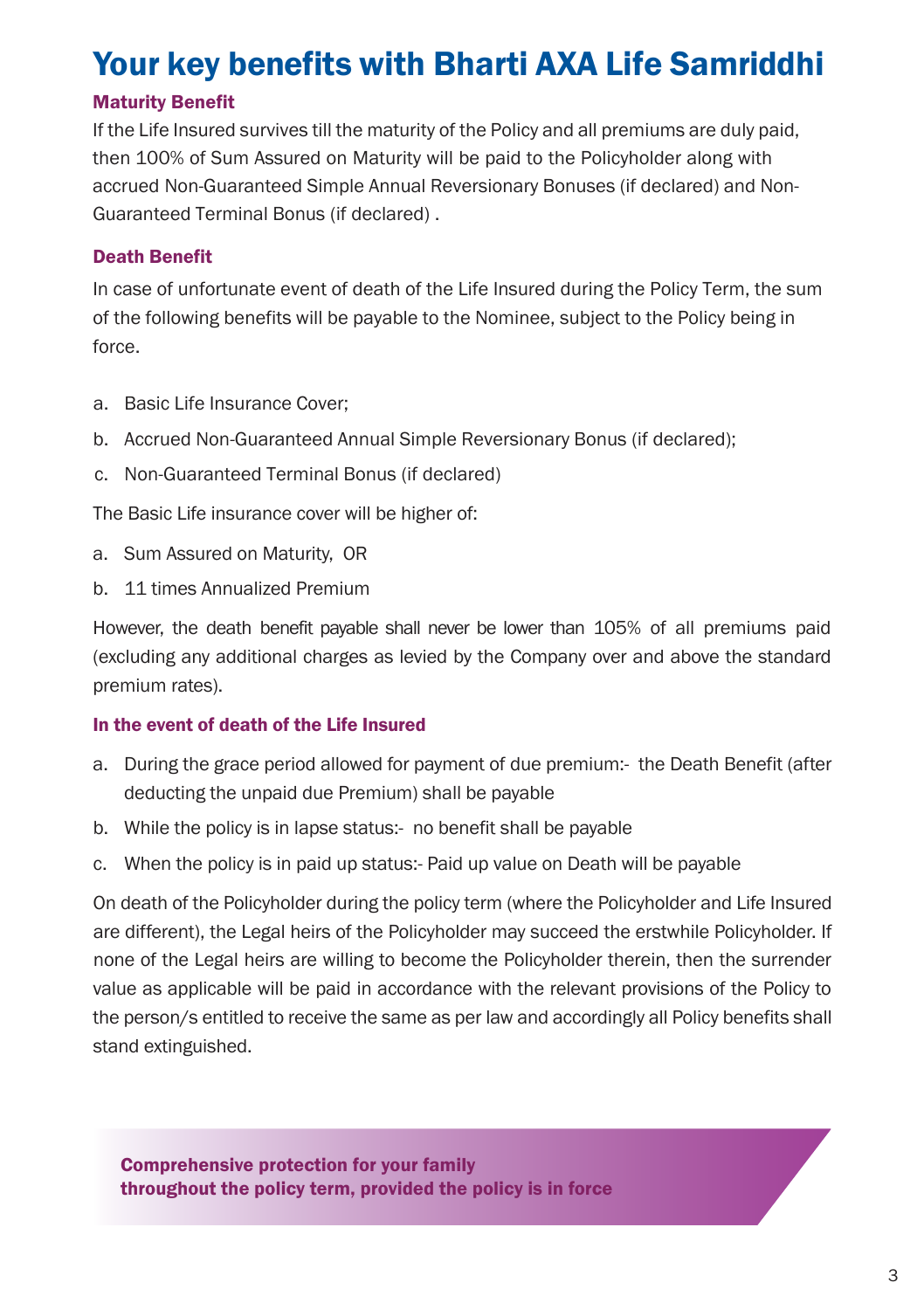### How does this product work?

Bharti AXA Life Samriddhi is a traditional participating plan. You pay premium for the chosen Policy Term and receive the Maturity Benefit on completion of the policy term.



### How is my Premium calculated?

Premium amount applicable to you will be dependent on your age, Policy Term, Premium Payment Mode and Sum Assured on Maturity chosen by you.

#### Premium Payment Mode

You can choose among Monthly, Quarterly, Semi-annual or Annual payment modes. Monthly Premium\* =  $0.0867$  of Annualised Premium, Quarterly Premium\* =  $0.26$  of Annualised Premium, Semi-annual Premium = 0.51 of Annualised Premium.

\* Through Auto Pay only

*Applicable taxes(if any) & Cess will be levied as per prevailing rates*

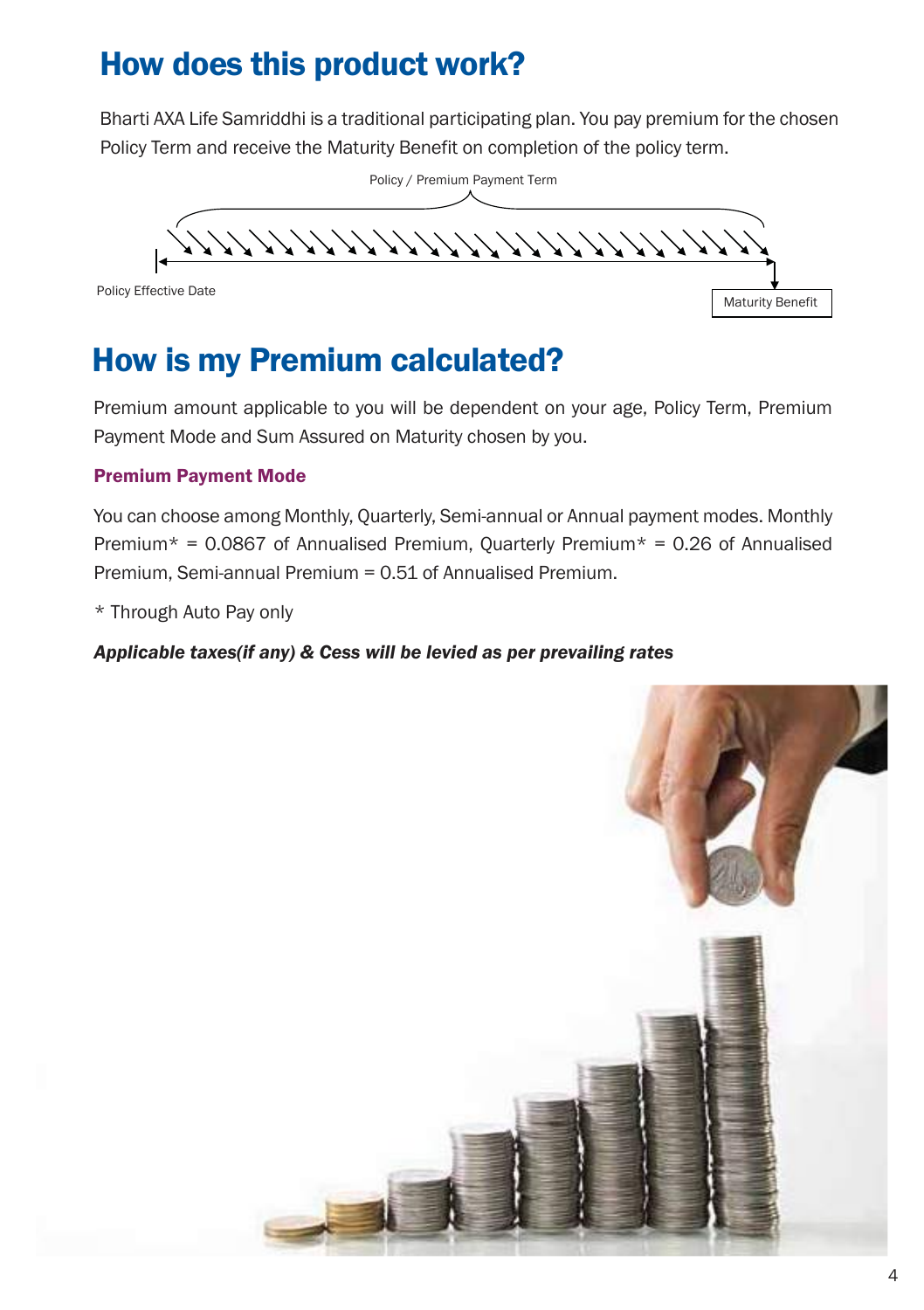#### Other Features:

#### Grace period:

Grace period is the period given to you from your premium due date, to pay the premium without any impact on the benefits in your policy. Grace Periodis 15 days for monthly mode and 30 days for annual/ semi-annual/ quarterly premium payment modes.

#### Lapsation:

The policy acquires a surrender value after the payment of two annualised regular premiums.

#### If Policy has not acquired a Surrender Value:

In case you do not pay the premiums within your grace period, your policy will lapse and your insurance cover will cease to exist. You can revive the policy within the period allowed for revival of the policy. At the end of the revival period if the policy is not revived then the policy will be terminated and no benefits will be payable.

#### If Policy has acquired a Surrender Value:

In case you do not pay the premiums within your grace period, your policy will be lapsed and converted into paid up. You have the option to revive the policy within the period given for revival of the policy. At the end of the revival period if the policy is not revived then the policy will continue in paid up status and the paid up value will be payable either on death or on maturity or on surrender of the policy.

#### Revival:

You have the flexibility to revive all the benefits under your policy within five years, after the due date of the premium in default. However, the Company would require:

- a) A written application from you for revival;
- b) Satisfactory evidence of insurability;
- c) Payment of an amount equal to all unpaid premiums together with interest at such rate as the Company may charge for such revival, as decided by the Company from time to time, subject to prior approval from IRDAI.
- d) Terms and conditions as may be specified by the Company from time to time. The revival rate of interest for FY 19-20 is 8.04% p.a.

#### Reduced Paid up Value:

If you have paid at least two annualised premiums and your policy has lapsed due to any reason, then your policy will be converted into 'paid up'. In this case, the benefits stand reduced to a paid up value which will be paid out either on death of the life insured or on maturity or on surrender of the policy, whichever is earlier.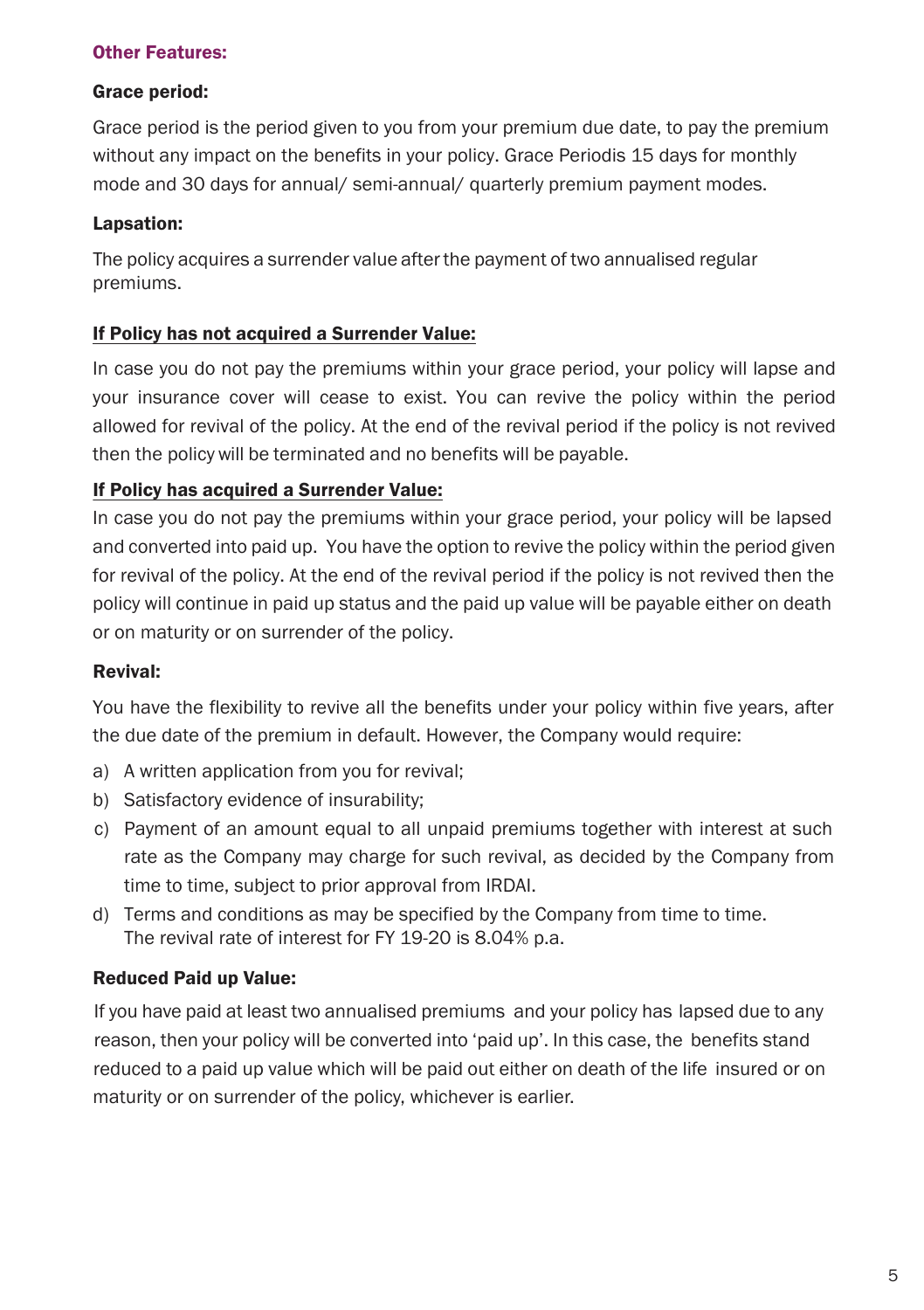#### Loan

Financial burdens cannot be predicted and may arise any time. Thus this Policy gives flexibility to take loan from the Company. This is only possible if your Policy is in force and has acquired surrender value and shall be subject to the following terms and conditions:

- a) The minimum amount of loan for a Policy is Rs.15, 000.
- b) The maximum amount of loan will not exceed 70% of the acquired Surrender Value
- c) The Policyholder shall assign the Policy absolutely to and be held by the Company as security for repayment of the loan and interest/allied charges thereon:
- d) The loan shall carry interest at the rate specified by the Company at the time of advancing the loan. The interest rate in a policy loan is not fixed and could be reviewed by the Company on 1st of July every year. This interest rate shall not exceed the sum of (5% and the Base lending rate of State Bank of India at the time of declaration.) The rate of interest on policy loan as on 1st July 2018 is 10.40% pa.
- e) In case the policy is in paid up status, then the outstanding loan amount together with the interest shall not be equal to or exceed the Surrender Value of the Policy at any point of time. In case the outstanding loan amount with interest is greater than or equal to the surrender value, the policy shall stand terminated and all future benefits will cease to exist
- f) Other terms and conditions as prescribed by the Insurer from time to time.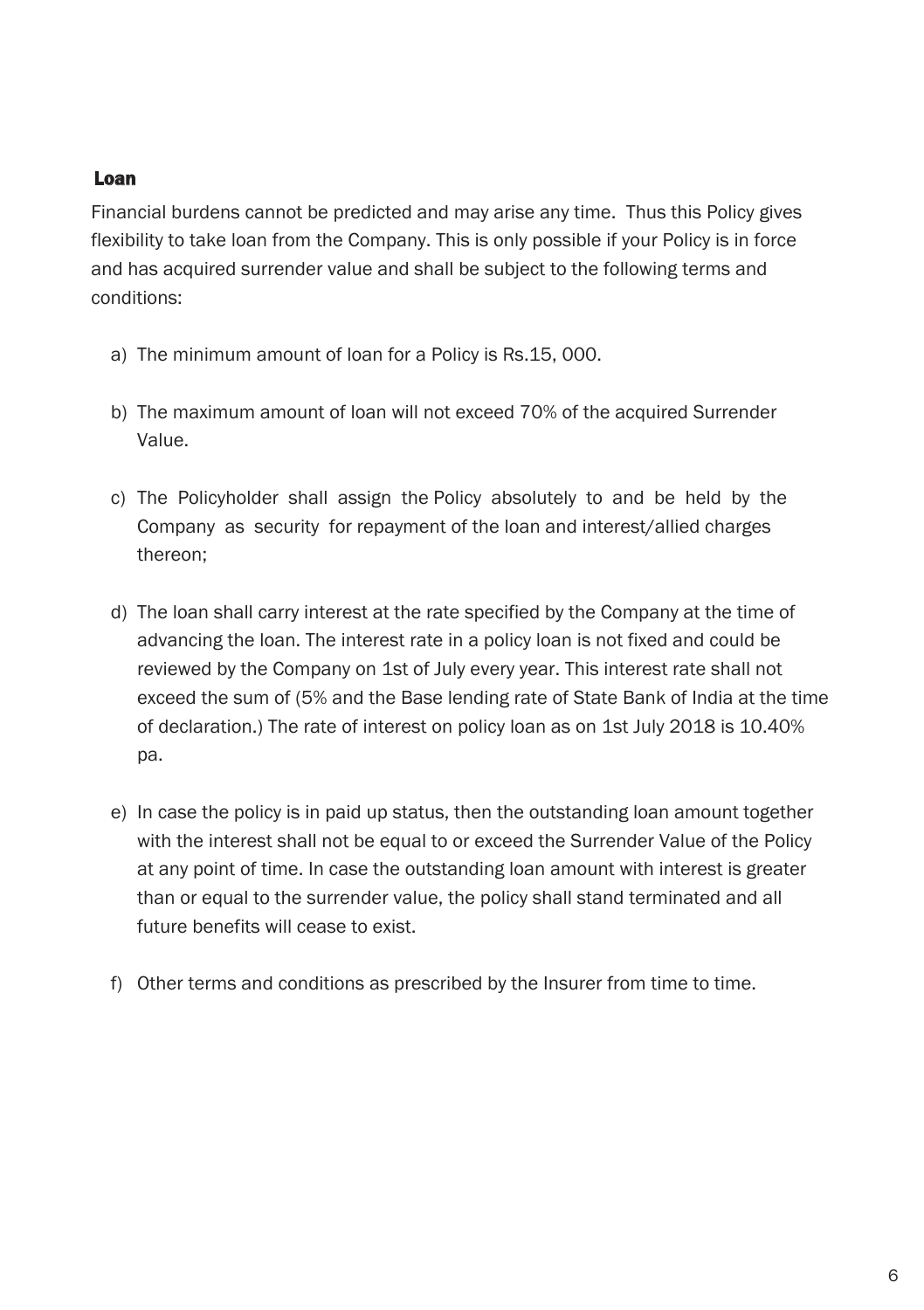### Can I surrender my policy?

We would want you to pay premiums regularly and stay invested till maturity to get maximum benefits under the policy. However in case you are not able to pay all premiums and want to exit the policy earlier, then only surrender value (if acquired) will be payable to you.

#### Surrender Value

The Policy acquires a Surrender Value provided if at least two annualised Premiums have been paid. The guaranteed Surrender Value Factors as a percentage of cumulative premiums paid are as mentioned in the table below:

| <b>Premium</b><br><b>Payment</b><br><b>Term</b> | 5 Years | 10 Years                 | <b>12 Years</b>          | 15 Years       | 20 Years       | 25 Years | <b>30 Years</b>          | 35 Years |
|-------------------------------------------------|---------|--------------------------|--------------------------|----------------|----------------|----------|--------------------------|----------|
| $\mathbf{1}$                                    |         |                          |                          |                |                |          |                          |          |
| $\overline{2}$                                  | 30%     | 30%                      | 30%                      | 30%            | 30%            | 30%      | 30%                      | 30%      |
| 3                                               | 35%     | 35%                      | 35%                      | 35%            | 35%            | 35%      | 35%                      | 35%      |
| $\overline{4}$                                  | 50%     | 50%                      | 50%                      | 50%            | 50%            | 50%      | 50%                      | 50%      |
| 5                                               | 50%     | 50%                      | 50%                      | 50%            | 50%            | 50%      | 50%                      | 50%      |
| 6                                               | 50%     | 55%                      | 50%                      | 50%            | 50%            | 50%      | 50%                      | 50%      |
| $\overline{7}$                                  | 65%     | 65%                      | 50%                      | 50%            | 50%            | 50%      | 50%                      | 50%      |
| 8                                               | 75%     | 75%                      | 50%                      | 50%            | 50%            | 50%      | 50%                      | 50%      |
| $\overline{9}$                                  | 90%     | 90%                      | 50%                      | 50%            | 50%            | 50%      | 50%                      | 50%      |
| 10                                              | 90%     | 90%                      | 55%                      | 55%            | 55%            | 55%      | 50%                      | 50%      |
| 11                                              |         |                          | 55%                      | 60%            | 55%            | 55%      | 55%                      | 50%      |
| 12                                              |         |                          | 55%                      | 70%            | 55%            | 55%      | 55%                      | 50%      |
| 13                                              |         |                          | 55%                      | 75%            | 55%            | 55%      | 55%                      | 55%      |
| 14                                              |         |                          | 55%                      | 90%            | 55%            | 55%      | 55%                      | 55%      |
| 15                                              |         | $\overline{\phantom{a}}$ | 60%                      | 90%            | 60%            | 60%      | 55%                      | 55%      |
| 16                                              |         |                          | 60%                      | ٠              | 60%            | 60%      | 55%                      | 55%      |
| 17                                              |         |                          | 70%                      |                | 70%            | 60%      | 55%                      | 55%      |
| 18                                              |         |                          | 75%                      |                | 75%            | 60%      | 55%                      | 55%      |
| 19                                              |         |                          | 90%                      |                | 90%            | 60%      | 60%                      | 60%      |
| 20                                              |         |                          | 90%                      | ۰              | 90%            | 60%      | 60%                      | 60%      |
| 21                                              |         |                          | $\overline{a}$           |                | ÷              | 65%      | 60%                      | 60%      |
| 22                                              |         |                          |                          | ٠              |                | 65%      | 60%                      | 60%      |
| 23                                              |         |                          | ÷,                       |                | $\overline{a}$ | 75%      | 65%                      | 60%      |
| 24                                              |         |                          |                          | ۰              | ٠              | 90%      | 65%                      | 60%      |
| 25                                              |         |                          |                          |                |                | 90%      | 65%                      | 65%      |
| 26                                              |         |                          |                          |                | ۳              |          | 65%                      | 65%      |
| 27                                              |         |                          |                          |                |                |          | 70%                      | 65%      |
| 28                                              |         |                          |                          |                | ٠              |          | 75%                      | 65%      |
| 29                                              |         |                          |                          |                |                |          | 90%                      | 65%      |
| 30                                              |         | ۰                        | ٠                        | ٠              | ٠              |          | 90%                      | 70%      |
| 31                                              |         |                          | ÷,                       |                | $\overline{a}$ |          | $\overline{\phantom{a}}$ | 70%      |
| 32                                              |         |                          |                          | ÷.             | ۳              |          |                          | 70%      |
| 33                                              |         |                          | $\overline{\phantom{a}}$ | $\overline{a}$ | $\equiv$       |          | ÷,                       | 75%      |
| 34                                              |         |                          |                          |                | ۳              |          |                          | 90%      |
| 35                                              |         |                          |                          |                |                |          |                          | 90%      |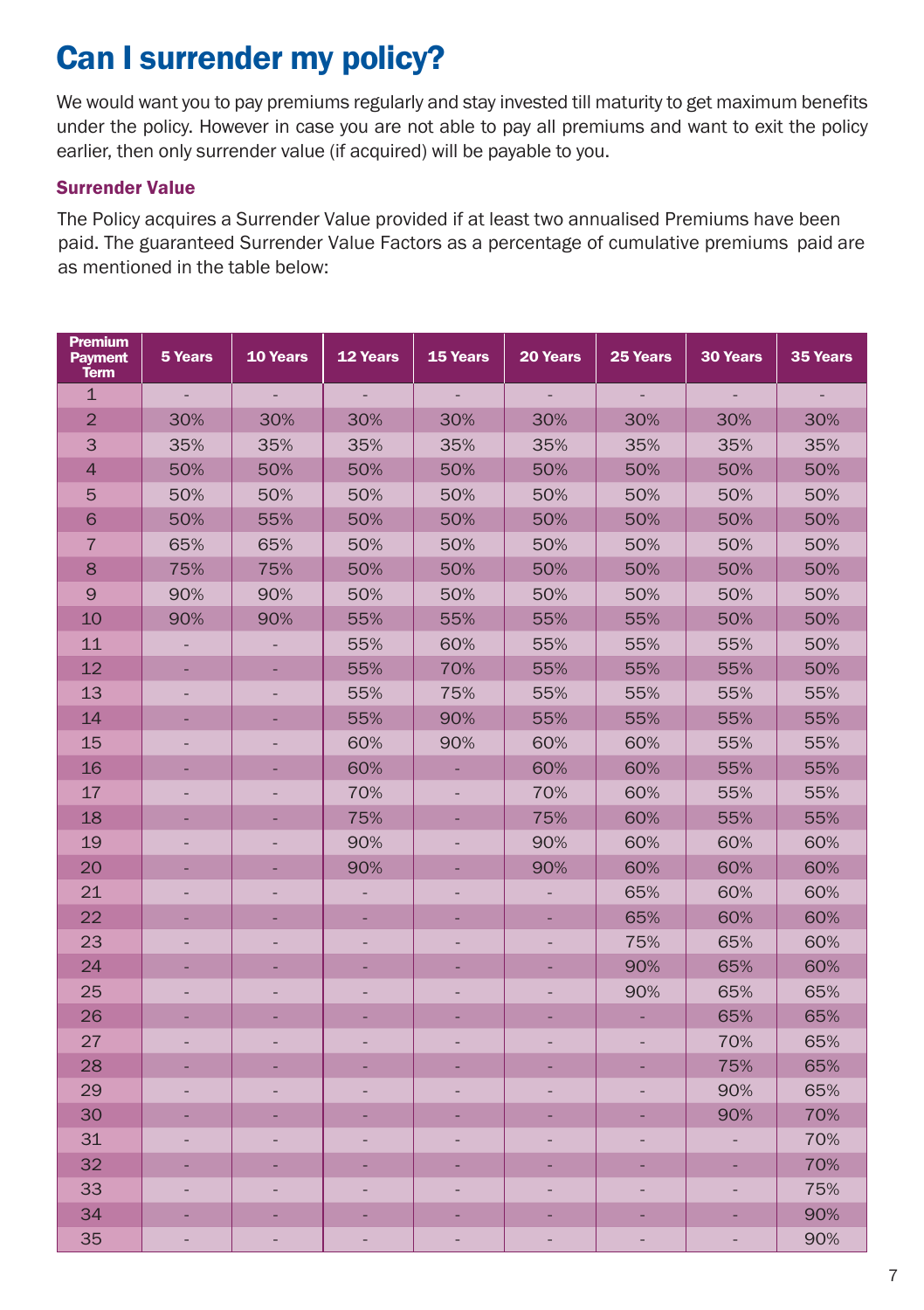The Company may declare Special Surrender values from time to time, subject to prior approval from IRDA.

On surrender of the policy a lump sum amount equal to higher of Special Surrender Value or Guaranteed Surrender Value as defined in the table on the previous page, will be paid to the policyholder and the contract will be terminated. There will also be additional nonguaranteed surrender values that will be declared on the accrued Non-Guaranteed Simple Annual Reversionary Bonus.

### Do I get the flexibility to enhance my protection through additional features?

Yes. To enhance your protection, you may customize your policy by opting for the following riders:

**1. Bharti AXA Life Hospi Cash Rider** (UIN: 130B007V04): This rider allows payment of a fixed benefit for each day of hospitalization and also provides lump sum benefit in case of surgery.

2. Bharti AXA Life Premium Waiver Rider (UIN: 130B005V04): Under this rider in case of the unfortunate event of death. Total Permanent Disability or critical illness (in case of Policyholder) and Critical Illness (in case of Life Insured) the future premiums are waived off and the benefits under the policy will continue.

3. Bharti AXA Life Term Rider (UIN: 130B009V02): Under this rider the policyholder can increase the life insurance coverage for a nominal premium.

4. Bharti AXA Life Accidental Death Benefit Rider (UIN: 130B008V02): Under this rider you will receive additional sum assured as chosen in case of unfortunate event of death due to an accident.

Please refer to rider brochures for complete details on terms and conditions and exclusions before opting for the riders.

The Premium pertaining to health related or critical illness riders shall not exceed 100% of premium under the Base Policy, the Premiums under all other life insurance Riders put together shall not exceed 30% of premiums under the Base Policy and any benefit arising under each of the above mentioned Riders shall not exceed the Sum Assured under the Base Policy.

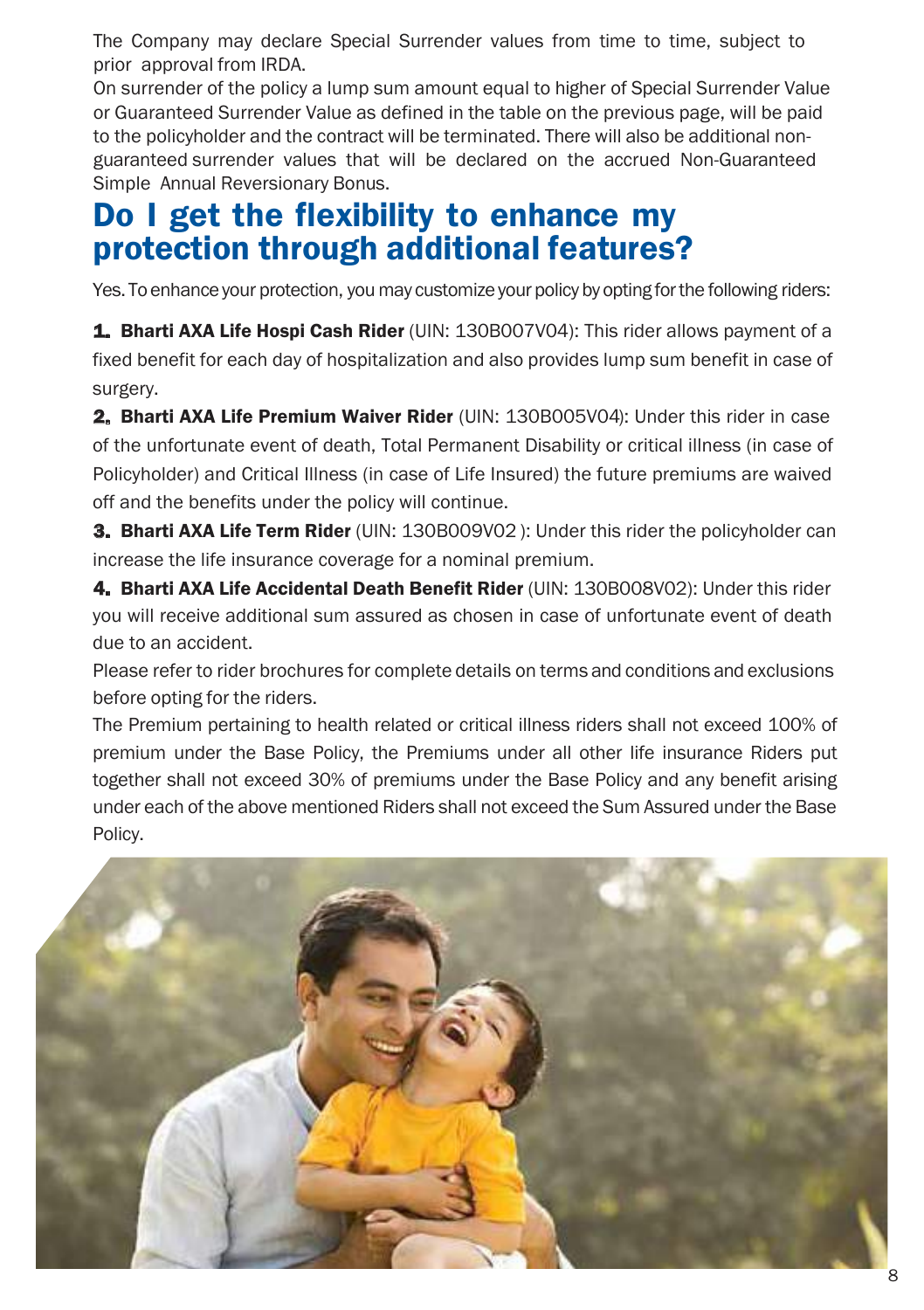#### Boundary Conditions

| <b>Parameter</b>                    | <b>Eligibility Criteria</b>                                                                         |                                  |                                   |  |  |  |
|-------------------------------------|-----------------------------------------------------------------------------------------------------|----------------------------------|-----------------------------------|--|--|--|
| <b>Policy Term and Premium</b>      | <b>Premium Type</b>                                                                                 | <b>Policy Term</b>               | <b>Premium Payment Term</b>       |  |  |  |
| <b>Payment Term</b>                 | <b>Limited Premium</b><br>Paying term                                                               | 10 Years<br>20 Years             | 5 years<br>12 Years               |  |  |  |
|                                     | Regular<br>Premium                                                                                  | 10, 15, 20, 25,<br>30 & 35 Years | Same as<br>Policy Term            |  |  |  |
| Minimum and Maximum Age             | <b>Policy Term</b>                                                                                  | Min Entry Age                    | <b>Maximum Entry Age</b>          |  |  |  |
| at Entry (age, as on last birthday) | 10 years                                                                                            | 8 years                          | 55 years                          |  |  |  |
|                                     | 15 years                                                                                            | 3 years                          | 55 years                          |  |  |  |
|                                     | 20 & 25 years                                                                                       | 0 years                          | 50 years                          |  |  |  |
|                                     | 30 & 35 years<br>0 years                                                                            |                                  | 45 years                          |  |  |  |
|                                     | (The risk coverage will start immediately on policy<br>commencement for all lives including minors) |                                  |                                   |  |  |  |
| <b>Maximum Maturity Age</b>         | <b>Policy Term</b>                                                                                  |                                  | <b>Maximum Maturity Age</b>       |  |  |  |
| (age, as on last birthday)          | 10 years                                                                                            |                                  | 65 years                          |  |  |  |
|                                     | 15 years                                                                                            |                                  | 70 years                          |  |  |  |
|                                     | 20 & 25 years                                                                                       |                                  | 70 and 75 years                   |  |  |  |
|                                     | 30 & 35 years                                                                                       |                                  | 75 and 80 years                   |  |  |  |
| Minimum Sum Assured                 | Depends on the minimum premium                                                                      |                                  |                                   |  |  |  |
| Minimum Annualised Premium          | <b>Premium Payment Term</b>                                                                         |                                  | Minimum Annualised Premium (in ₹) |  |  |  |
|                                     | 5 & 10 years                                                                                        |                                  | 18,000                            |  |  |  |
|                                     | 12 & 15 years                                                                                       |                                  | 12,000                            |  |  |  |
|                                     | 20 & 25 years                                                                                       |                                  | 6,000                             |  |  |  |
|                                     | 30 & 35 years                                                                                       |                                  | 3,000                             |  |  |  |
| <b>Premium Payment Modes</b>        | Annual, Semi-Annual, Quarterly*, Monthly*                                                           |                                  |                                   |  |  |  |

\*Through Auto Pay only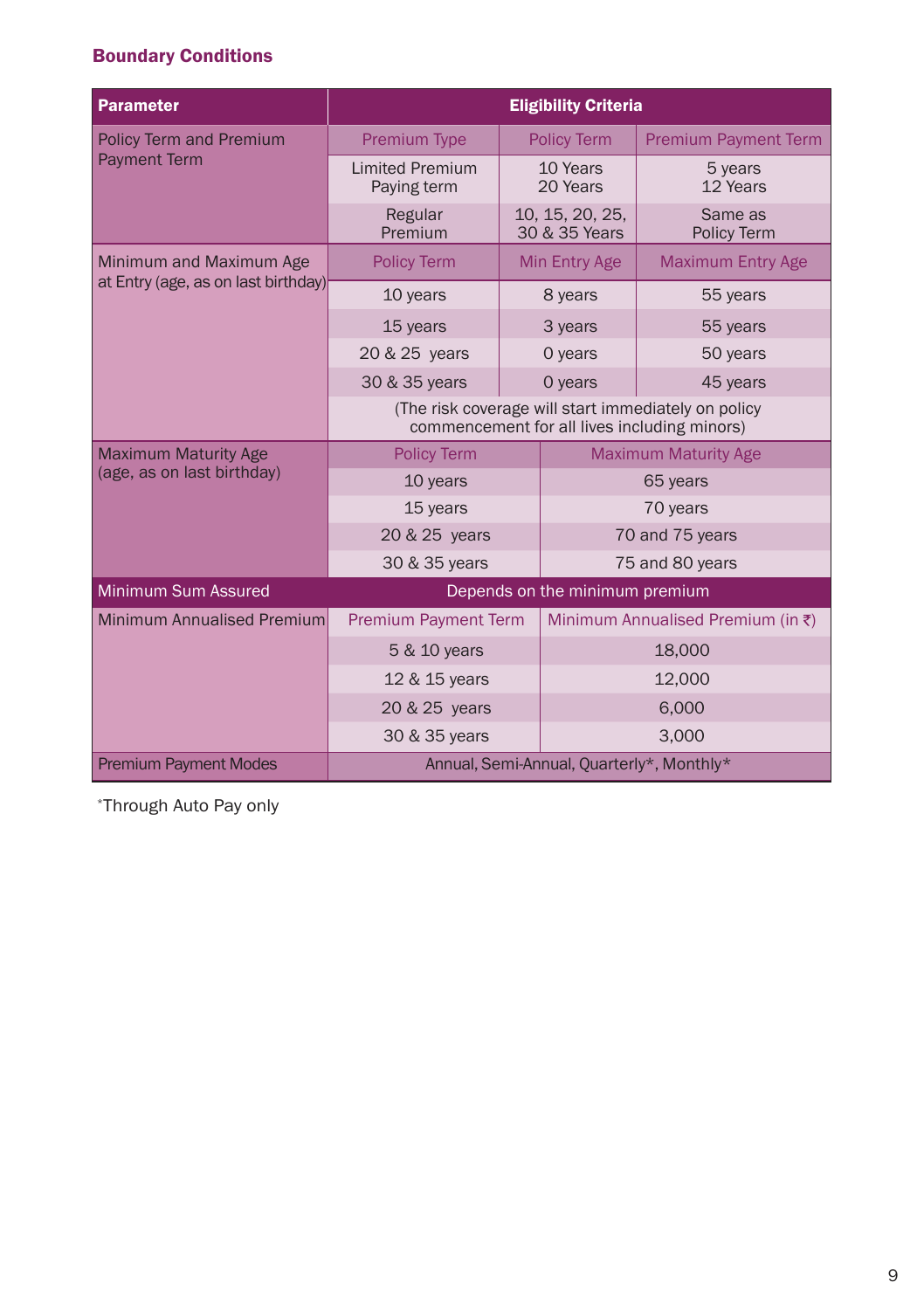### Case Study (For illustration purpose only)

Rahul is 35 years old. He is married and has a  $1$  year old daughter. His wife is a homemaker.

#### Concerns

- 1. He is concerned about his retirement
- 2. He also wants to secure his family by ensuring they are protected in case of an unfortunate event

#### Proposed Solution

Rahul purchases Bharti AXA Life Samriddhi for his retirement needs and invests ₹25,000 as annualized premium. He chooses a policy term of 25 years. Assuming that Rahul is in good health, his sum assured as per his age is  $\overline{\epsilon}$  698,129

| <b>Life Insured</b>                                                                                                          | <b>Rahul, Age 35 Years</b> |
|------------------------------------------------------------------------------------------------------------------------------|----------------------------|
| Sum Assured on Maturity                                                                                                      | ₹ 698,129                  |
| Annualised Premium (exclusive of tax)                                                                                        | ₹ 25,000                   |
| Accrued Non-Guaranteed Simple Annual Reversionary Bonus +<br>Non-Guaranteed Terminal bonus @4% p.a.                          | ₹ 172.787                  |
| Accrued Non Guaranteed Simple Annual Reversionary Bonus +<br>Non-Guaranteed Terminal Bonus @8% p.a.                          | ₹681.548                   |
| Maturity Benefit (Sum Assured + Non-Guaranteed Simple Annual<br>Reversionary Bonus + Non-Guaranteed Terminal Bonus) @ 4% p.a | ₹870,916                   |
| Maturity Benefit (Sum Assured + Non-Guaranteed Simple Annual<br>Reversionary Bonus + Non-Guaranteed Terminal Bonus) @ 8% p.a | ₹1,379,677                 |

#### Needs met:

- 1. He will receive the maturity benefit at the end of the policy term
- 2. In case of an unfortunate event of his death before maturity of the policy, his family will get higher of
	- 100% of Sum Assured + accrued Non-Guaranteed Simple Annual Reversionary Bonus + Non-Guaranteed Terminal Bonus
	- 11 times annualized premium + accrued Non-Guaranteed Simple Annual Reversionary Bonus + Non-Guaranteed Terminal Bonus
	- or 105% of the premiums paid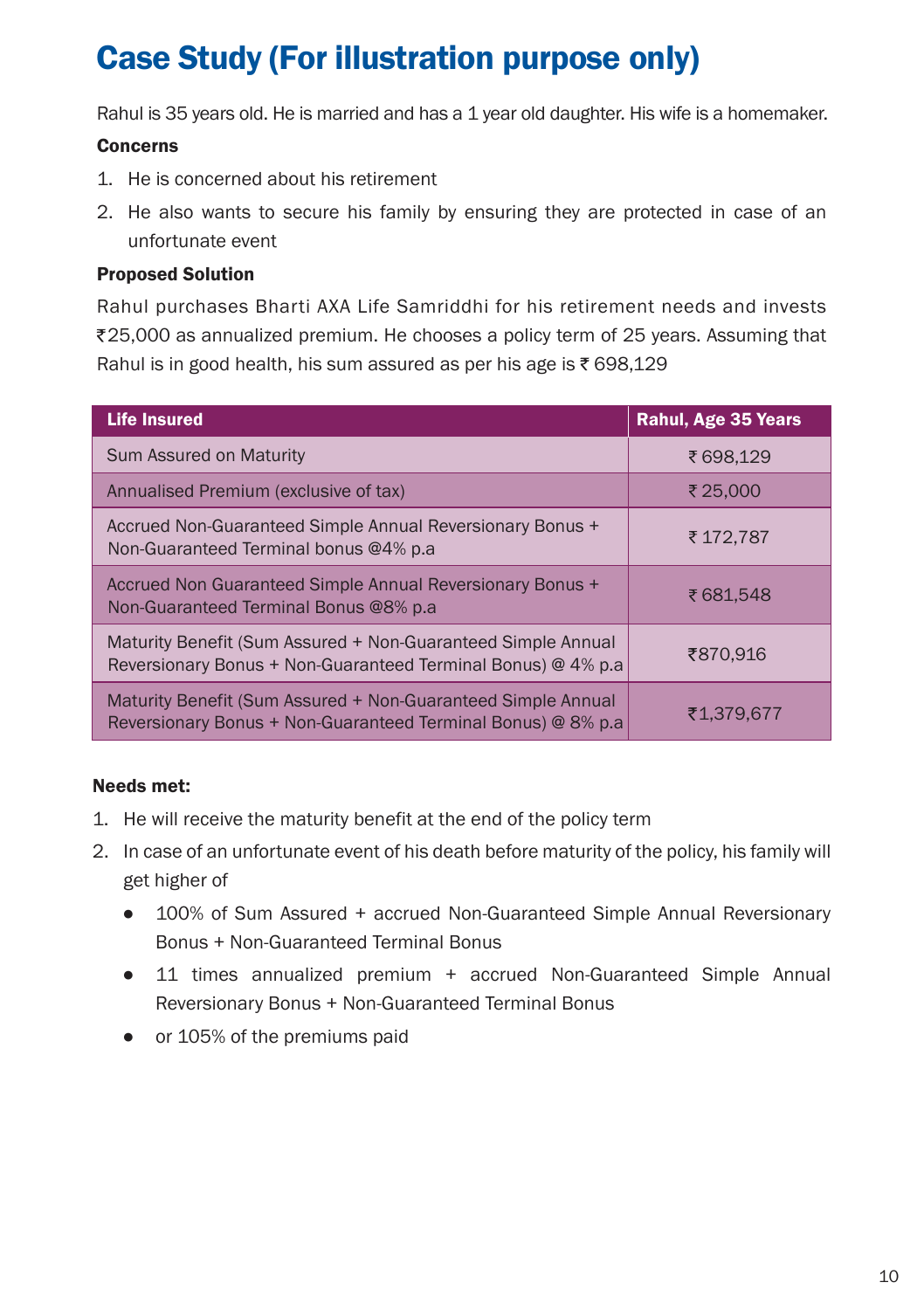### Terms and conditions

1. Free-look option:- If Policyholder disagrees with any of the terms and conditions of the Policy, there is an option to return the original Policy along with a letter stating reason/s within 15 days of receipt of the Policy in case of offline Policy and within 30 days of receipt of the Policy in case of Policy sourced through distance marketing. The Policy will accordingly be cancelled and the Company will refund an amount equal to the Premium paid and may deduct a proportionate risk premium for the period on cover, the medical expenses incurred by the Company (if any) and the stamp duty charges. All rights under this Policy shall stand extinguished immediately on cancellation of the Policy under the free look option.

If the Policy is opted through Insurance Repository (IR), the computation of the said Free Look Period will be as stated below:-

For existing e-Insurance Account: Computation of the said Free Look Period will commence from the date of delivery of the e mail confirming the credit of the Insurance policy by the IR.

New e-Insurance Account: If an application for e-Insurance Account accompanies the proposal for insurance, the date of receipt of the 'welcome kit' from the IR with the credentials to log on to the e-Insurance Account(e IA) or the delivery date of the email confirming the grant of access to the eIA or the delivery date of the email confirming the credit of the Insurance policy by the IR to the eIA, whichever is later shall be reckoned for the purpose of computation of the free look period.

- 2. On death of the Policyholder (where the Policyholder and Life Insured are different), the Legal heirs of the Policyholder may succeed the erstwhile Policyholder. If none of the Legal heirs are willing to become the Policyholder therein, then the surrender value as applicable will be paid in accordance with the relevant provisions of the Policy to the person/s entitled to receive the same as per law and accordingly all Policy benefits shall stand extinguished.
- In case of death due to suicide within 12 months from the date of commencement of risk under the policy or from the date of revival of the policy, as applicable, the nominee or beneficiary of the policyholder shall be entitled to at least 80% of the total premiums paid till the date of death or the surrender value available as on the date of death whichever is higher, provided the policy is in force.
- Vesting of Ownership: In case the Life Insured is a minor, the ownership of Policy will automatically vest on the Life Insured on attainment of majority. In case of death of the Policyholder while the Life Insured is a minor, surrender and any other such options available under the policy cannot be exercised during the period of minority of the Life Insured.
- 5. This is a Non-Linked Participating Individual Life Insurance Savings Plan.
- 6. Basic Life Insurance Cover also means Sum Assured on Death.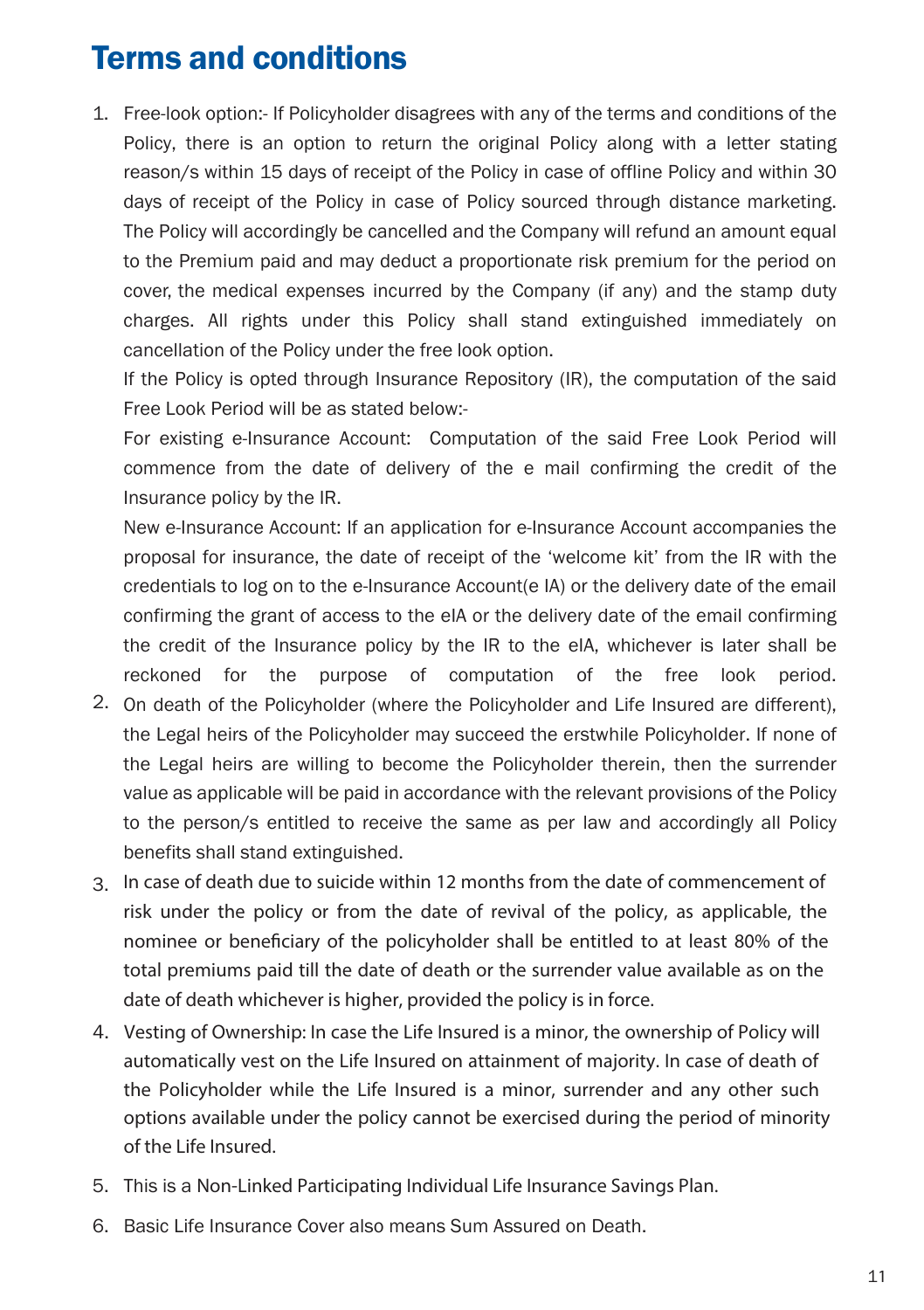### SECTION 41 OF INSURANCE ACT 1938

- 1. "No person shall allow or offer to allow, either directly or indirectly, as an inducement to any person to take out or renew or continue an insurance in respect of any kind of risk relating to lives in India, any rebate of the whole or part of the commission payable or any rebate of the premium shown on the policy nor shall any person taking out or renewing or continuing a policy accept any rebate except such rebate as may be allowed in accordance with the published prospectus or tables of the Insurer.
- 2. Any person making default in complying with the provisions of this section shall be punishable with fine which may extend to ten lakh rupees."

### SECTION 45 OF INSURANCE ACT 1938

Fraud, Misrepresentation and forfeiture would be dealt with in accordance with provisions of Sec 45 of the Insurance Act 1938 as amended from time to time. [A Leaflet containing *the simplified version of the provisions of Section 45 is enclosed in appendix – I for reference]*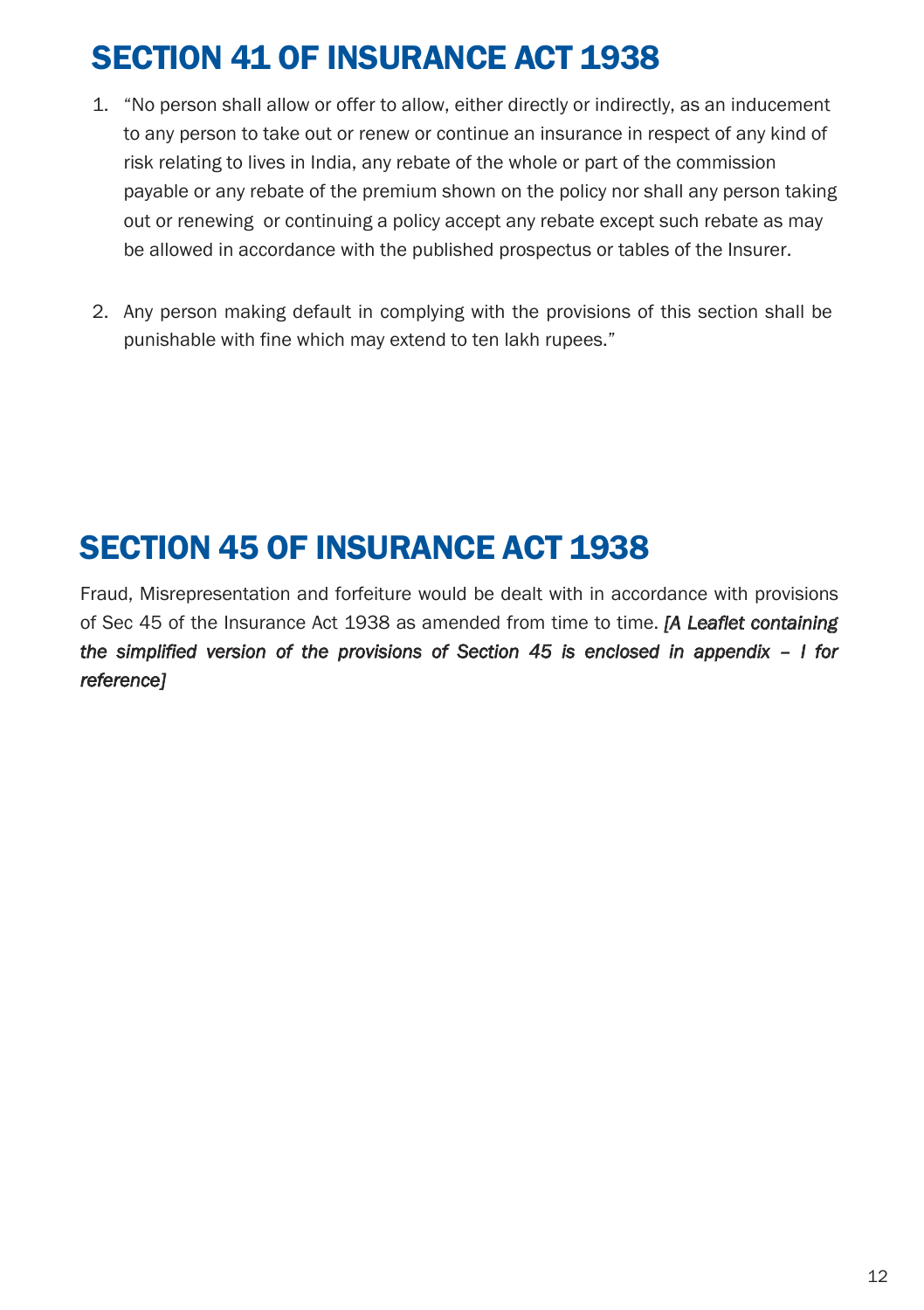#### **Disclaimers**

- 1) Life Insurance Coverage is available
- 2) Bharti AXA Life Insurance Company Ltd. is the name of the Company and Bharti AXA Life Samriddhi is only the name of the Non-Linked Participating Individual Life Insurance Savings Plan and does not in any way represent or indicate the quality of the policy or its future prospects.
- 3) This product brochure is indicative of the terms, conditions, warranties and exceptions contained in the insurance policy.
- 4) Riders are not mandatory and are available for an additional cost. Bharti AXA Life Hospi Cash Benefit (UIN-130B007V04). Bharti AXA Life Accidental Death benefit (UIN-130B008V02), Bharti AXA Life Premium Waiver (UIN-130B005V04) and Bharti AXA Life Term Rider (UIN: 130B009V02) are the name of the Non-linked and Regular pay rider and does not in any way represent or indicate the quality of the Rider or its future prospects.
- 5) Tax benefits are as per Income Tax Act, 1961, and are subject to any amendments made thereto from time to time
- 6) Bharti AXA Life Insurance Company Limited, Regd. Address: Unit No. 1904, 19<sup>th</sup> Floor, Parinee Crescenzo, 'G' Block, Bandra Kurla Complex, BKC Road, Near MCA Club, Bandra East, Mumbai - 400051, Maharashtra. IRDAI Reg. No. 130 dated 14/07/2006 [Life Insurance Business] CIN - U66010MH2005PLC157108
- 7) UIN: 130N061V04

#### **BEWARE OF SPURIOUS/FRAUD PHONE CALLS!**

IRDAI is not involved in activities like selling insurance policies, announcing bonus or investment of premiums. Public receiving such phone calls are requested to lodge a police complaint.

Trade Logos bharti and AX used in the document belong to Bharti Enterprises (Holdings) Private Ltd. and AXA SA respectively and are used by Bharti AXA Life under license.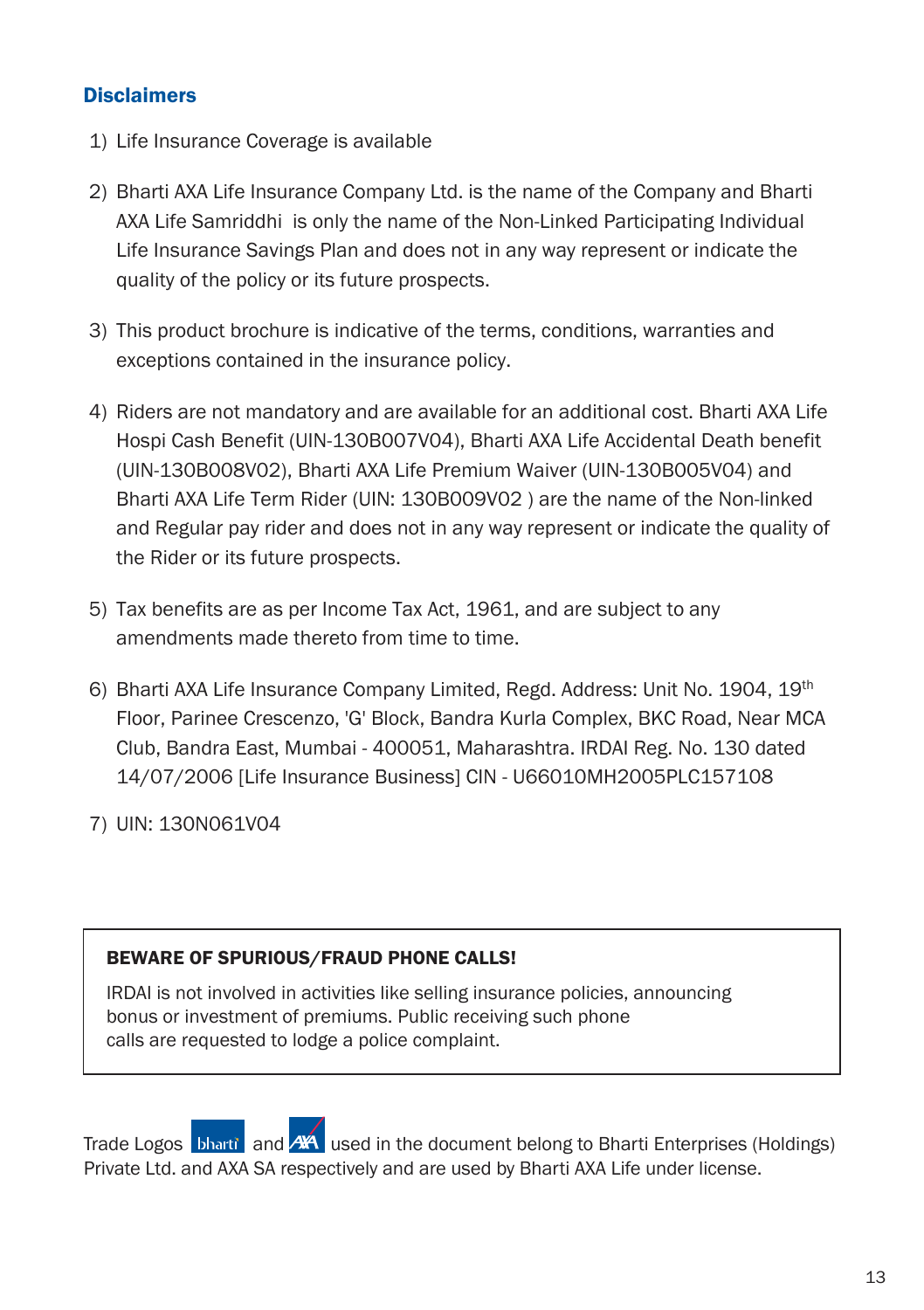### Appendix I: Section 45 – Policy shall not be called in question on the ground of mis-statement after three years

Provisions regarding Policy not being called into question in terms of Section 45 of the Insurance Act. 1938, as amended from time to time are as follows:

- 01. No Policy of Life Insurance shall be called in question on any ground whats ever after expiry of 3 years from:
	- a, the date of issuance of Policy or
	- b, the date of commencement of risk or
	- c. the date of reinstatement of Policy or
	- d, the date of rider to the Policy whichever is later.
- 02. On the ground of fraud, a Policy of Life Insurance may be called in question within
	- 3 vears from:
	- a. the date of issuance of Policy or
	- b, the date of commencement of risk or
	- c, the date of reinstatement of Policy or
	- d. the date of rider to the Policy whichever is later.

For this, the insurer should communicate in writing to the insured or legal representative or nominee or assignees of insured, as applicable, mentioning the ground and materials on which such decision is based.

- 03. Fraud means any of the following acts committed by insured or by his agent, with the intent to deceive the insurer or to induce the insurer to issue a life insurance Policy:
	- a. The suggestion, as a fact of that which is not true and which the insured does not believe to be true:
	- b. The active concealment of a fact by the insured having knowledge or belief of the fact;
	- c. Any other act fitted to deceive; and
	- d. Any such act or omission as the law specifically declares to be fraudulent.
- 04. Mere silence is not fraud unless, depending on circumstances of the case, it is the duty of the insured or his agent keeping silence to speak or silence is in itself equivalent to speak.
- 05. No Insurer shall repudiate a life insurance Policy on the ground of Fraud, if the Insured/beneficiary can prove that the misstatement was true to the best of his knowledge and there was no deliberate intention to suppress the fact or that such mis-statement of or suppression of material fact are within the knowledge of the insurer. Onus of disproving is upon the Policyholder, if alive, or beneficiaries.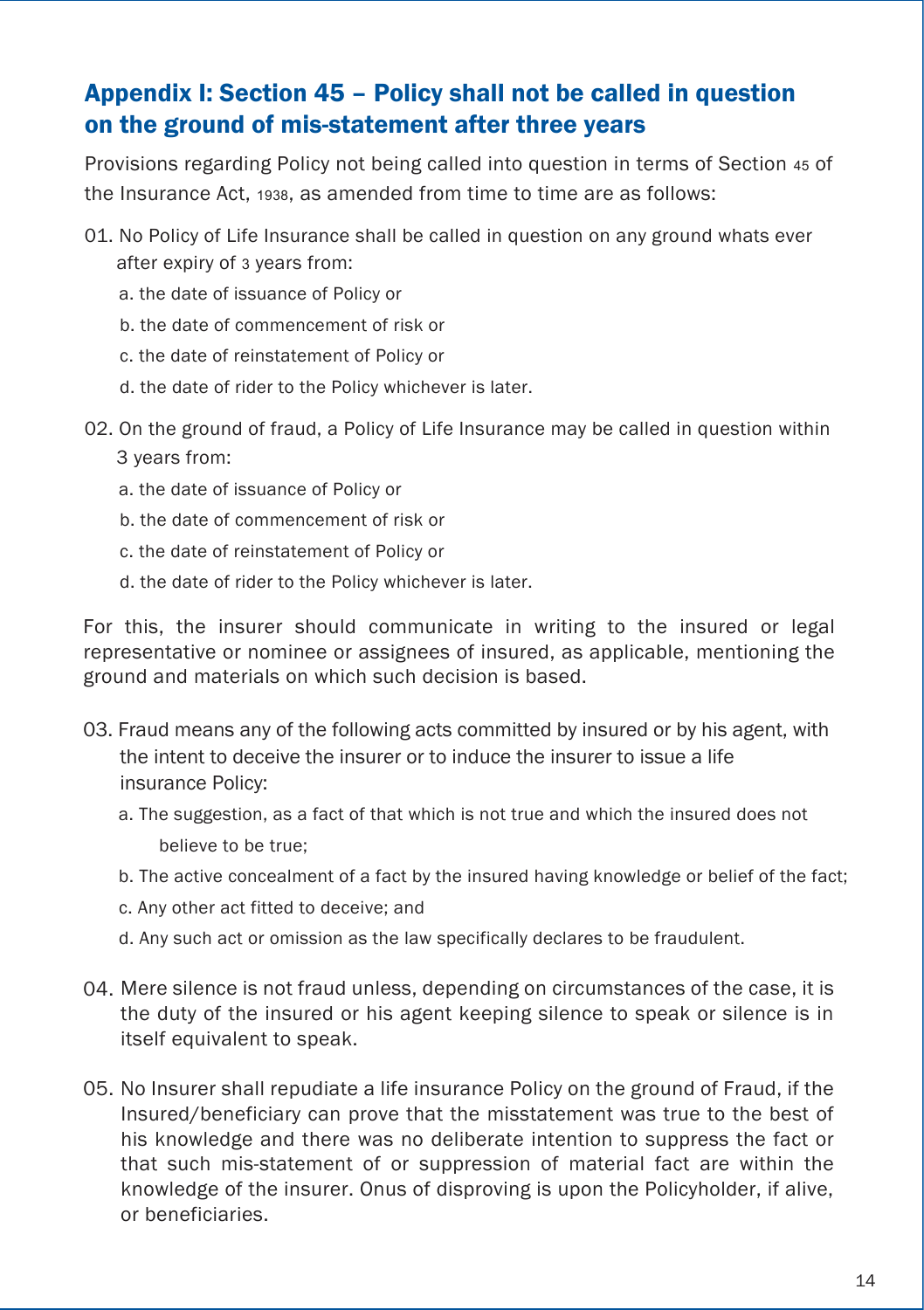- 06. Life insurance Policy can be called in question within 3 years on the ground that any statement of or suppression of a fact material to expectancy of life of the insured was incorrectly made in the proposal or other document basis which Policy was issued or revived or rider issued. For this, the insurer should communicate in writing to the insured or legal representative or nominee or assignees of insured as applicable, mentioning the ground and materials on which decision to repudiate the Policy of life insurance is based.
- 07. In case repudiation is on ground of mis-statement and not on fraud, the premium collected on Policy till the date of repudiation shall be paid to the insured or legal representative or nominee or assignees of insured, within a period of 90 days from the date of repudiation.
- 08.Fact shall not be considered material unless it has a direct bearing on the risk undertaken by the insurer. The onus is on insurer to show that if the insurer had been aware of the said fact, no life insurance Policy would have been issued to the insured
- 09.The insurer can call for proof of age at any time if he is entitled to do so and no Policy shall be deemed to be called in question merely because the terms of the Policy are adjusted on subsequent proof of age of life insured. So, this Section will not be applicable for questioning age or adjustment based on proof of age submitted subsequently.

[Disclaimer: This is not a comprehensive list of amendments of Insurance Laws (Amendment) Ordinance, 2014 and only a simplified version prepared for general information. Policyholders are advised to refer to Original Ordinance Gazette Notification dated December 26, 2014 for complete and accurate details. ]